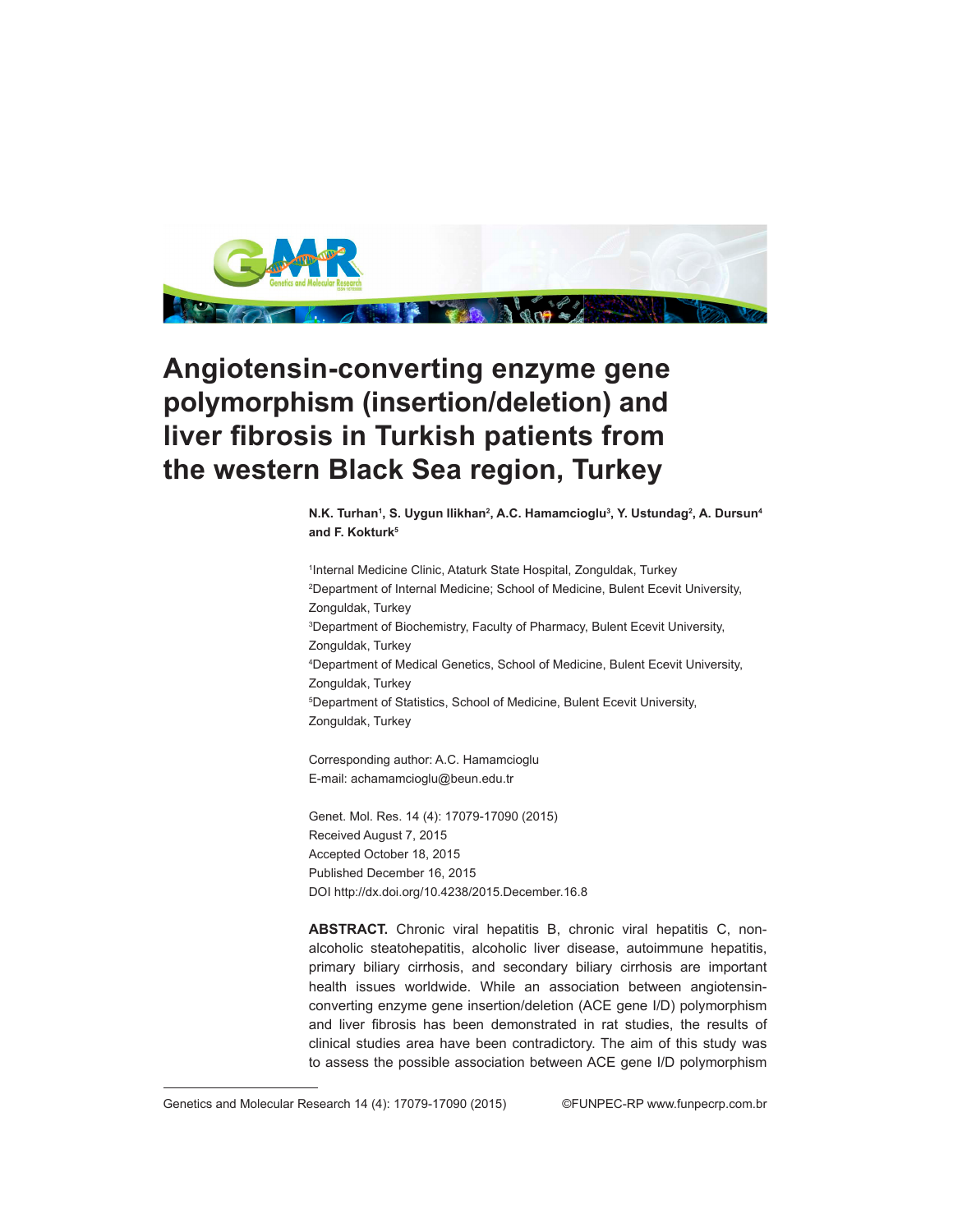and liver fibrosis in a large group of Turkish patients from the western Black Sea region. In 418 patients with different etiologies, ACE gene I/D polymorphism and serum ACE levels were investigated. The distribution of the "DD", "ID", "II" genotypes of the ACE gene were 32.5, 48.8, and 18.7% in the mild to moderate fibrosis group (N = 246, F:1-3 according to Ishak's score) and 39.0, 44.2, and 16.9% in the advanced fibrosis group (N = 172, F:4-6 according to Ishak's score). A significant correlation between serum ACE levels and ACE gene alleles was identified (P < 0.001): serum ACE levels of patients with D alleles were higher than those of patients with I alleles [44 (min 7-max 101) versus 29 (min 7-max 96)]. Patients with advanced fibrosis were also found to be older than those with mild to moderate fibrosis ( $P < 0.001$ ). No significant association was noted between the patient gender and fibrosis severity. We conclude that ACE I/D polymorphism is not associated with the degree of liver fibrosis.

**Key words:** Liver fibrosis; Angiotensin-converting enzyme; Gene polymorphism; Turkish population

## **INTRODUCTION**

Chronic viral hepatitis B (HBV), chronic viral hepatitis C (HCV), non-alcoholic steatohepatitis (NASH), alcoholic liver disease (ALD), autoimmune hepatitis (AH), primary biliary cirrhosis (PBC), and secondary biliary cirrhosis (SBC) are important health issues worldwide. Some host factors play a pivotal role in the progression of liver fibrosis associated with these disorders and one such factor is Angiotensin II. Although the mechanism by which Angiotensin II exerts its effect on the progression of liver fibrosis is not completely understood, the pro-fibrotic effect of transforming growth factor beta 1 (TGF-β1) is reportedly enhanced by Angiotensin II via an up-regulation of toll like receptor 4 (TLR4) (Li et al., 2013). Angiotensin-converting enzyme (ACE) is responsible from the turnover of Angiotensin I into Angiotensin II and although plasma levels of ACE remain constant in a single individual, plasma ACE levels differ between individuals. Depending on the presence (insertion [I]) or the absence (deletion [D]) of a 287-basepair nonsense DNA domain, ACE exists as one of three different genotypes: DD and II homozygous or DI heterozygous (Yuan et al., 2013). A study performed with different healthy individuals from the same family revealed that differences in ACE levels between individuals result from ACE gene I/D polymorphism. Individuals with D genotypes have been demonstrated to have more AII than the ones with I genotypes (Rigat et al., 1990). It has been shown in several studies that the use of various ACE inhibitors or angiotensin receptor blockers in combination with interferon therapy can reduce the progression of liver fibrosis (Jonsson et al., 2001; Terui et al., 2002; Kurikawa et al., 2003). Although ACE gene expression has been shown to play a role in liver fibrosis in several experimental studies (Jonsson et al., 2001; Shahid et al., 2013), most clinical studies in this area have shown no significant association between ACE gene polymorphism and the stages of fibrosis in HCV, PBC, and NAFLD patients (Powell et al., 2000; Forrest et al., 2005; Oruç et al., 2008; Güçlü et al., 2010; Raslan et al., 2011). Fabris et al. (2009), on the other hand, suggested a relationship between gender and ACE gene I/D polymorphism: ACE I/I homozygote women had liver fibrosis scores five times higher than ACE D/D homozygote and ACE I/D heterozygote women. The DD genotype has furthermore been

Genetics and Molecular Research 14 (4): 17079-17090 (2015) ©FUNPEC-RP www.funpecrp.com.br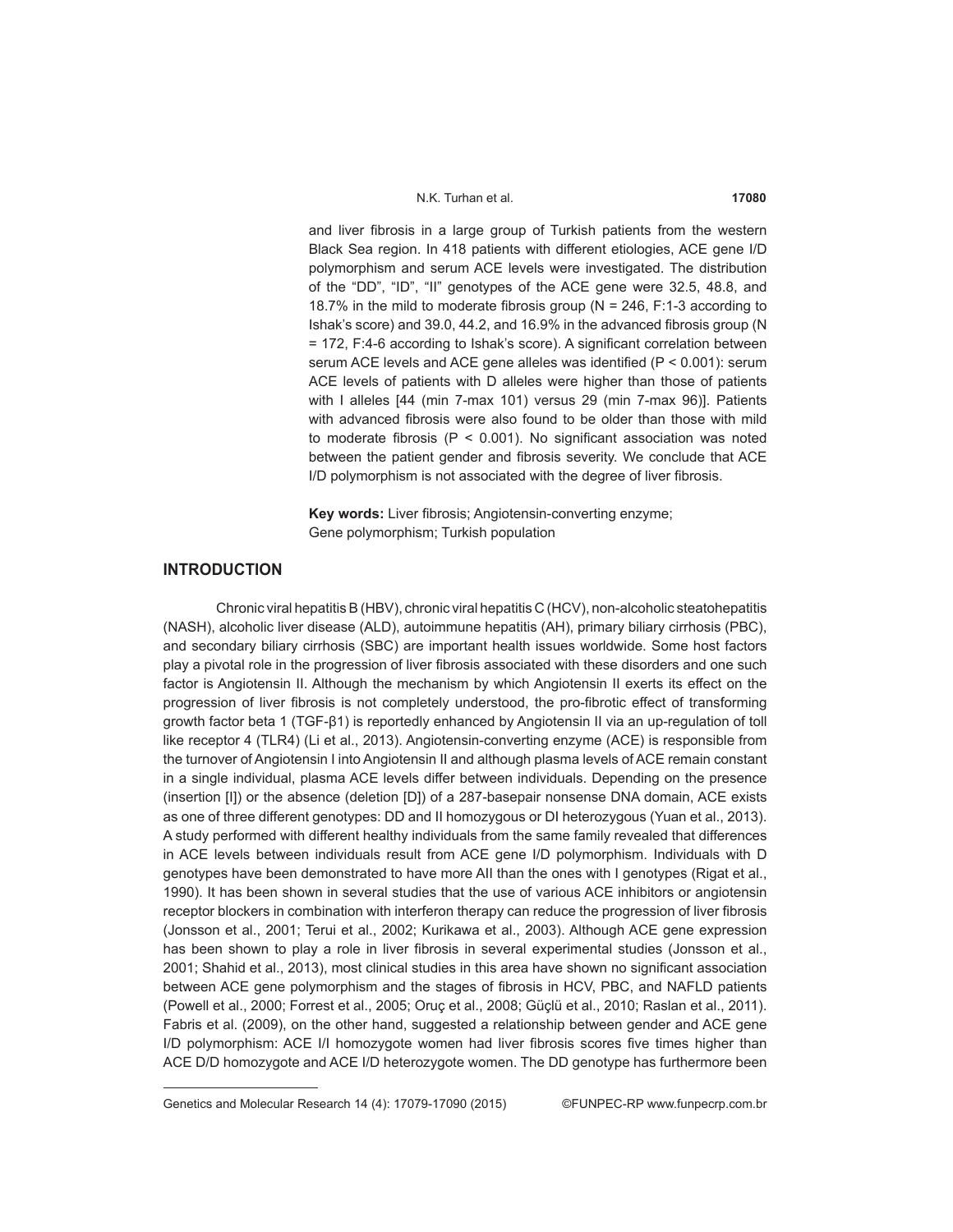found to be significantly associated with hepatocellular carcinoma (HCC) risk; however, results in this area have been somewhat conflicting: Yuan (2013) found D allele frequencies to be lower in HCC patients than in controls, whereas Zha (2014) found D allele frequencies of HCC patients to be higher than those of controls. The studies carried out to investigate the relationship between ACE gene I/D polymorphism and/or serum ACE levels with liver fibrosis between the years of 2000 and 2015 have yielded conflicting conclusions, which could be attrinuted to the small sample sizes used (Table 1). The aim of this study was therefore to further investigate the association of ACE gene I/D polymorphism and/or serum ACE levels with liver fibrosis using a larger sample of study subjects than has previously been used. In the study, subjects with diverse hepatic diseases were furthermore included, while in each of the previous studies, patients with only one type of etiology for liver disease were investigated. This study was therefore an investigation into the possible effects of ACE gene I/D polymorphism and serum ACE levels on fibrosis grade in patients with liver fibrosis due to various diseases.

#### **MATERIAL AND METHODS**

# **Patients**

A total of 418 patients from a Turkish population with a histopathological diagnosis of liver fibrosis and one of a number of underlying diseases such as HBV, HCV, NASH, ALD, AH, PBC, and SBC were enrolled in this study. Bulent Ecevit University Practice and Research Hospital Ethics Committee (2012-94-26/06) approved the study and written informed consent was obtained from each patient. The serological profiles and histopathological data for fibrosis stage and necroinflammatory scores were available in all cases. The medical records of all patients were evaluated and physical examinations were performed. In addition to routine biochemical tests, serum ACE levels and ACE gene polymorphisms were assessed for each patient.

#### **Identification of ACE gene polymorphisms**

Whole blood samples were taken from all patients and genomic DNA was extracted from these samples using a QIAamp DNA Mini Kit (Qiagen, Tokyo, Japan). The method described by Rigat et al. (1992) was used to identify ACE gene I/D polymorphism. The priers used in this assessment were 5' CTG GAG ACC ACT CCC ATC CTT TCT 3' (sense) and 5' GAT GTG GCC ATC ACA TTC GTC AGA 3' (antisense). Polymerase chain reaction (PCR) was performed according to Fabris et al. (2007), after which 5 μl of the resulting PCR products were loaded on 1.5% agarose gel and visualized by ethidium bromide staining. Allele (I/D) types and genotype for each sample were determined based on the PCR product sizes.

# **Serum ACE levels**

A method modified from that described by Cushman and Cheung (1971) and subsequently described by Lieberman (1975) was used to determine the activity of angiotensin-converting enzyme (ACE) from the sera of the study subjects. Hippuryl-L-histidyl-L-leucine was used as a substrate in the assay and units are described as nanomoles of hippuric acid liberated per minute per ml serum under standard assay conditions. Results are reported as U/mL.

Genetics and Molecular Research 14 (4): 17079-17090 (2015) ©FUNPEC-RP www.funpecrp.com.br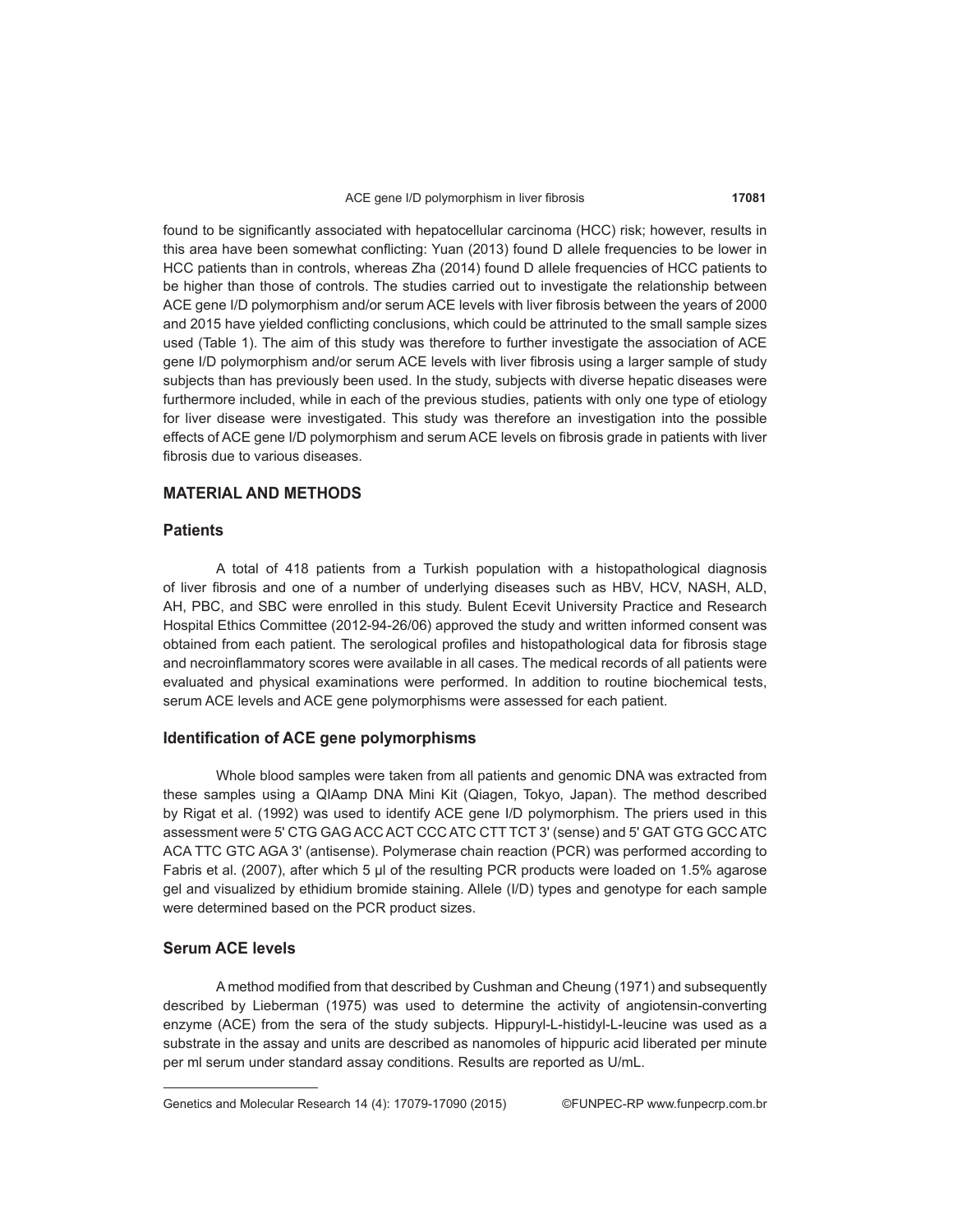| No significant association between ACE gene (I/D) polymorphism and fibrosis stages. Necroinflammatory<br>No significant association between ACE gene (I/D) polymorphism and necroinflammatory activity<br>Even though D/D genotype was more prevalent among HCV patients (P = 0.006), no significant<br>Patients treated with RAS blockers had less advanced hepatic fibrosis than the patients treated<br>Serum ACE levels in patients with advanced fibrosis was found to be higher than patients with<br>Serum ACE levels in patients with ACE gene DD polymorphism is more than the patients with<br>ACE gene expression in liver tissue of cirrhotic rats were higher than the controls (P < 0.05)<br>D allele frequencies in the ACE gene of HCC patients were higher than controls (P = 0.036)<br>D allele frequencies in the ACE gene of HCC patients were lower than controls (P = 0.003).<br>Weight gain was more common in D allele carriers after liver transplantation (P < 0.005)<br>Female recipients with D allele may favor more severe allograft fibrosis (P < 0.01) than<br>Significantly decreased HCC risk was associated with the DD genotype (P < 0.001)<br>No significant association between ACE gene (I/D) polymorphism and fibrosis stages<br>No significant association between ACE gene (I/D) polymorphism and fibrosis stages.<br>activity (P < 0.001) and age (P < 0.001) were associated significantly with fibrosis<br>association was found between ACE gene (I/D) polymorphism and fibrosis stages<br>In women, ACE gene I/I homozygotes have higher liver fibrosis scores<br>DI and II polymorphisms (P < 0.05)<br>male recipients with D allele<br>mild fibrosis ( $P < 0.001$ )<br>and fibrosis stages<br>49 recurrent HCV patients after orthotopic liver transplantation<br>59 NAFLD patients 143 healthy controls<br>patients, 384 healthy controls<br>Rats treated with Captopril control rats<br>patients 210 healthy controls<br>210 HCC patients 206 healthy controls<br>tensive patients with NAFLD<br>90 HCV patients 170 healthy controls<br>90 HCV patients 30 healthy controls<br>52 PBC patients 98 healthy controls<br>50 HBV patients 20 healthy controls<br>Cirrhotic rats, control rats<br>patients<br>patients<br>290 hypert<br>195 HCV<br>128 HCV p<br>258 HCV<br>293 HCC<br>Mackawy et al. (2012)<br>Jonsson et al. (2001)<br>Forrest et al. (2005)<br>Purnak et al. (2012)<br>Shahid et al. (2013)<br>Raslan et al. (2011)<br>Powell et al. (2000)<br>Fabris et al. (2007)<br>Fabris et al. (2009)<br>Güçlü et al. (2010)<br>Yuan et al. (2013)<br>Oruç et al. (2008)<br>Zha et al. (2014)<br>Goh et al. (2015) | <b>Authors</b> | 2000-2015.<br>Study group<br>fibrosis between the years of | Result and/or conclusion                                                                                      |
|----------------------------------------------------------------------------------------------------------------------------------------------------------------------------------------------------------------------------------------------------------------------------------------------------------------------------------------------------------------------------------------------------------------------------------------------------------------------------------------------------------------------------------------------------------------------------------------------------------------------------------------------------------------------------------------------------------------------------------------------------------------------------------------------------------------------------------------------------------------------------------------------------------------------------------------------------------------------------------------------------------------------------------------------------------------------------------------------------------------------------------------------------------------------------------------------------------------------------------------------------------------------------------------------------------------------------------------------------------------------------------------------------------------------------------------------------------------------------------------------------------------------------------------------------------------------------------------------------------------------------------------------------------------------------------------------------------------------------------------------------------------------------------------------------------------------------------------------------------------------------------------------------------------------------------------------------------------------------------------------------------------------------------------------------------------------------------------------------------------------------------------------------------------------------------------------------------------------------------------------------------------------------------------------------------------------------------------------------------------------------------------------------------------------------------------------------------------------------------------------------------------------------------------------------------------------------------------------------------------------------------------------------------------------------|----------------|------------------------------------------------------------|---------------------------------------------------------------------------------------------------------------|
|                                                                                                                                                                                                                                                                                                                                                                                                                                                                                                                                                                                                                                                                                                                                                                                                                                                                                                                                                                                                                                                                                                                                                                                                                                                                                                                                                                                                                                                                                                                                                                                                                                                                                                                                                                                                                                                                                                                                                                                                                                                                                                                                                                                                                                                                                                                                                                                                                                                                                                                                                                                                                                                                            |                |                                                            |                                                                                                               |
|                                                                                                                                                                                                                                                                                                                                                                                                                                                                                                                                                                                                                                                                                                                                                                                                                                                                                                                                                                                                                                                                                                                                                                                                                                                                                                                                                                                                                                                                                                                                                                                                                                                                                                                                                                                                                                                                                                                                                                                                                                                                                                                                                                                                                                                                                                                                                                                                                                                                                                                                                                                                                                                                            |                |                                                            | ACE inhibitor, captopril can inhibit the progression of hepatic fibrosis through transforming growth factor-β |
|                                                                                                                                                                                                                                                                                                                                                                                                                                                                                                                                                                                                                                                                                                                                                                                                                                                                                                                                                                                                                                                                                                                                                                                                                                                                                                                                                                                                                                                                                                                                                                                                                                                                                                                                                                                                                                                                                                                                                                                                                                                                                                                                                                                                                                                                                                                                                                                                                                                                                                                                                                                                                                                                            |                |                                                            |                                                                                                               |
|                                                                                                                                                                                                                                                                                                                                                                                                                                                                                                                                                                                                                                                                                                                                                                                                                                                                                                                                                                                                                                                                                                                                                                                                                                                                                                                                                                                                                                                                                                                                                                                                                                                                                                                                                                                                                                                                                                                                                                                                                                                                                                                                                                                                                                                                                                                                                                                                                                                                                                                                                                                                                                                                            |                |                                                            |                                                                                                               |
|                                                                                                                                                                                                                                                                                                                                                                                                                                                                                                                                                                                                                                                                                                                                                                                                                                                                                                                                                                                                                                                                                                                                                                                                                                                                                                                                                                                                                                                                                                                                                                                                                                                                                                                                                                                                                                                                                                                                                                                                                                                                                                                                                                                                                                                                                                                                                                                                                                                                                                                                                                                                                                                                            |                |                                                            |                                                                                                               |
|                                                                                                                                                                                                                                                                                                                                                                                                                                                                                                                                                                                                                                                                                                                                                                                                                                                                                                                                                                                                                                                                                                                                                                                                                                                                                                                                                                                                                                                                                                                                                                                                                                                                                                                                                                                                                                                                                                                                                                                                                                                                                                                                                                                                                                                                                                                                                                                                                                                                                                                                                                                                                                                                            |                |                                                            |                                                                                                               |
|                                                                                                                                                                                                                                                                                                                                                                                                                                                                                                                                                                                                                                                                                                                                                                                                                                                                                                                                                                                                                                                                                                                                                                                                                                                                                                                                                                                                                                                                                                                                                                                                                                                                                                                                                                                                                                                                                                                                                                                                                                                                                                                                                                                                                                                                                                                                                                                                                                                                                                                                                                                                                                                                            |                |                                                            |                                                                                                               |
|                                                                                                                                                                                                                                                                                                                                                                                                                                                                                                                                                                                                                                                                                                                                                                                                                                                                                                                                                                                                                                                                                                                                                                                                                                                                                                                                                                                                                                                                                                                                                                                                                                                                                                                                                                                                                                                                                                                                                                                                                                                                                                                                                                                                                                                                                                                                                                                                                                                                                                                                                                                                                                                                            |                |                                                            |                                                                                                               |
|                                                                                                                                                                                                                                                                                                                                                                                                                                                                                                                                                                                                                                                                                                                                                                                                                                                                                                                                                                                                                                                                                                                                                                                                                                                                                                                                                                                                                                                                                                                                                                                                                                                                                                                                                                                                                                                                                                                                                                                                                                                                                                                                                                                                                                                                                                                                                                                                                                                                                                                                                                                                                                                                            |                |                                                            |                                                                                                               |
|                                                                                                                                                                                                                                                                                                                                                                                                                                                                                                                                                                                                                                                                                                                                                                                                                                                                                                                                                                                                                                                                                                                                                                                                                                                                                                                                                                                                                                                                                                                                                                                                                                                                                                                                                                                                                                                                                                                                                                                                                                                                                                                                                                                                                                                                                                                                                                                                                                                                                                                                                                                                                                                                            |                |                                                            |                                                                                                               |
|                                                                                                                                                                                                                                                                                                                                                                                                                                                                                                                                                                                                                                                                                                                                                                                                                                                                                                                                                                                                                                                                                                                                                                                                                                                                                                                                                                                                                                                                                                                                                                                                                                                                                                                                                                                                                                                                                                                                                                                                                                                                                                                                                                                                                                                                                                                                                                                                                                                                                                                                                                                                                                                                            |                |                                                            |                                                                                                               |
|                                                                                                                                                                                                                                                                                                                                                                                                                                                                                                                                                                                                                                                                                                                                                                                                                                                                                                                                                                                                                                                                                                                                                                                                                                                                                                                                                                                                                                                                                                                                                                                                                                                                                                                                                                                                                                                                                                                                                                                                                                                                                                                                                                                                                                                                                                                                                                                                                                                                                                                                                                                                                                                                            |                |                                                            |                                                                                                               |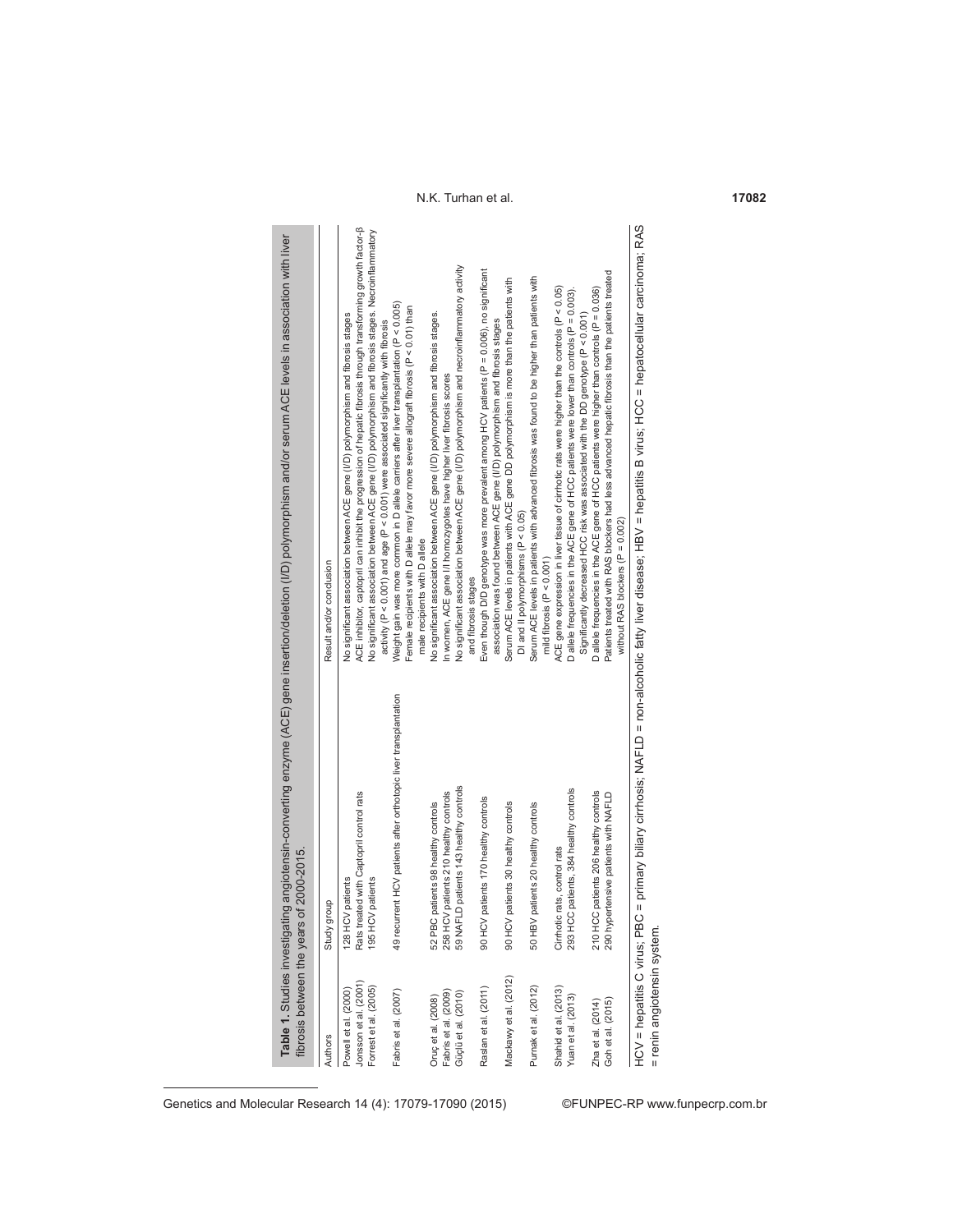## **Histological examination of liver biopsies**

All liver biopsies were fixed with formalin and embedded in paraffin. Sections 5 μm thick were cut from each paraffin block and were stained with haematoxylin-eosin. The Ishak scoring system was used to evaluate staging and grading (Ishak et al., 1995) and all histological evaluations were carried out by the same pathologist blinded to the patients' clinical and laboratory data. Sections with overall histological activity of ≤6 were classed as mild hepatitis, while sections yielding scores of 7 to 12 were classed as moderate and those with scores >13 severe. Fibrosis staging scores of 1 to 3 were defined as mild to moderate (Group 1) and scores of 4 to 6 were defined as advanced (Group 2). The Brunt scoring system was used to determine the extent of liver steatosis (Brunt et al., 1999) and the Child-Pugh and MELD (Model For End Stage Liver Disease) scoring systems were used to assess cirrhosis in the patients. Five clinical measures of liver disease (total bilirubin, serum albumin, PT INR [Prothrombin Time International Normalized Ratio], ascites, and hepatic encephalopathy) are important in Child-Pugh scoring to determine the severity of chronic liver disease, mainly cirrhosis. Each measure is scored (1-3) to identify patients in class A, B, or C, where Class C patients have the most severe form of the disease (Child and Turcotte, 1964; Pugh et al., 1973). The MELD scoring system was also used in determining the severity of the liver disease (Kamath and Kim, 2007).

## **Statistical analysis**

All statistical analyses were performed using SPSS 19.0 software (SPSS Inc., Chicago, IL, USA) and data distributions were determined by the Shapiro-Wilk test. All continuous variables with normal distributions were reported as mean ± standard deviation (SD) and those without normal distribution were reported as median (minimum-maximum). Categorical variables were defined as percentages and the Pearson Chi-square test was used to assess differences between groups for categorical variables. Continuous variables were compared using an independent sample *t*-test for one group or the Mann-Whitney U test for two groups. ANOVA or Kruskal-Wallis testing was used to assess differences between groups, and differences found by ANOVA to be statistically significant were further assessed using the Tukey test as a post hoc test. The Dunn's test was used as a post-hoc test following the Kruskal-Wallis test. Differences with P < 0.05 were considered statistically significant.

#### **RESULTS**

## **Patient population**

A total of 418 patients from the western Black Sea region of Turkey were included in this study: 206 (49.3%) HBV patients, 122 (29.2%) HCV patients, 70 (16.8%) NASH patients, 11 (2.6%) ALD patients, 5 (1.2%) AH patients, 3 (0.7%) PBC patients, and 1 (0.2%) SBC patient (Figure 1).

#### **Fibrosis scores**

Of the 418 patients, a total of 246 were diagnosed with mild to moderate fibrosis (Ishak's stage 1-3) and the rest (172 patients) had advanced liver fibrosis (Ishak's stage 4-6).

Genetics and Molecular Research 14 (4): 17079-17090 (2015) ©FUNPEC-RP www.funpecrp.com.br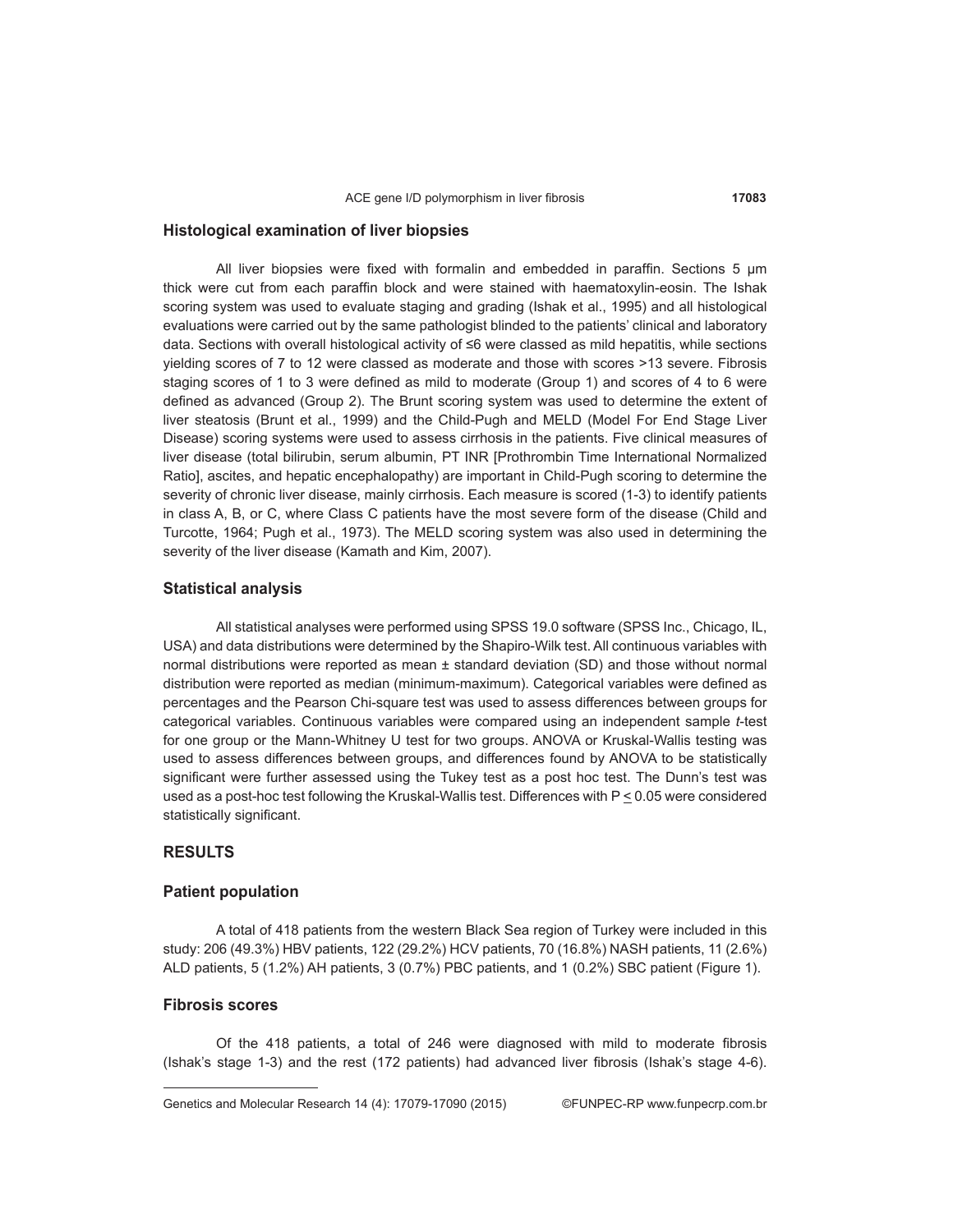One hundred and thirty six (66.0%) HBV patients had liver biopsy fibrosis scores of 1-3 and 70 patients (34.0%) had fibrosis scores of 4-6. There was an equal proportion of patients (61.5%) in both fibrosis groups with chronic HCV infection. Out of 70 NASH patients, 46 (65.7%) had liver biopsy fibrosis scores of 1-3 and the remaining 24 (34.3%) patients had fibrosis scores of 4-6. All the ALD (100%) and most of the AH (80%) patients as well as 33.3% of the PBC patients also had advanced fibrosis. The only SBC patient also had advanced fibrosis. There were significant differences in the HAI (Hepatic Activity Index), MELD, and Child-Pugh scores between patient groups 1 (mild to moderate fibrosis; 1-3) and 2 (advanced fibrosis; 4-6) (P < 0.001; Table 2).



Figure 1. Distribution of patients with liver fibrosis based on etiology. ALD = alcoholic liver disease; HBV = hepatitis B virus; HCV = hepatitis C virus; NASH = non-alcoholic steatohepatitis; AH = autoimmune hepatitis; PBC = primary biliary cirrhosis; SBC = secondary biliary cirrhosis. N = 418.

**Table 2.** Demographic, clinical, and virological data of a total of 418 patients including 206 chronic viral hepatitis B patients, 122 chronic viral hepatitis C patients, 70 non-alcoholic steatohepatitis patients, 11 alcoholic liver disease patients, 5 autoimmune hepatitis patients, 3 primary biliary cirrhosis patients, and 1 secondary biliary cirrhosis patient. The patient data is divided into two groups according to liver fibrosis severity: mild to moderate fibrosis (Ishak's stage: 1-3) and advanced liver fibrosis (Ishak's stage; 4-6).

|                                     | Group 1 F $(1-3)$ N = 246           | Group 2 F (4-6) N = 172            | P         |
|-------------------------------------|-------------------------------------|------------------------------------|-----------|
| Stage of fibrosis (No. of patients) | $1 (N = 26) 2 (N = 96) 3 (N = 124)$ | $4 (N = 56) 5 (N = 73) 6 (N = 43)$ | NA.       |
| Age at the time of liver biopsy     | 49 (19-83)                          | 56 (21-86)                         | < 0.001   |
| Gender                              | 123:123                             | 89:83                              | $= 0.726$ |
| Male:female                         | 50.0%: 50.0%                        | 51.7%: 48.3%                       |           |
| Serum ACE level (U/mL)              | 36.0 (8-101)                        | 38.5 (7-96)                        | $= 0.203$ |
| ACE gene DD                         | 80 (32.5 %)                         | 67 (39.0 %)                        | $= 0.399$ |
| ID                                  | 120 (48.8 %)                        | 76 (44.2 %)                        |           |
| Ш                                   | 46 (18.7 %)                         | 29 (16.9 %)                        |           |
| HAI                                 | $7(3-13)$                           | $13(5-17)$                         | < 0.001   |
| <b>MELD</b>                         | $7(6-15)$                           | $8(6-25)$                          | < 0.001   |
| Child-Pugh Scoring Class A          | 244 (99.2 %)                        | 143 (83.1 %)                       | < 0.001   |
| Class B                             | $2(0.8\%)$                          | 22 (12.8 %)                        |           |
| Class C                             | $0(0\%)$                            | $7(4.1\%)$                         |           |

ACE = angiotensin-converting enzyme; D = deletion; I = insertion; HAI = hepatic activity index; MELD = model for end stage liver disease; NA = not available.

Genetics and Molecular Research 14 (4): 17079-17090 (2015) ©FUNPEC-RP www.funpecrp.com.br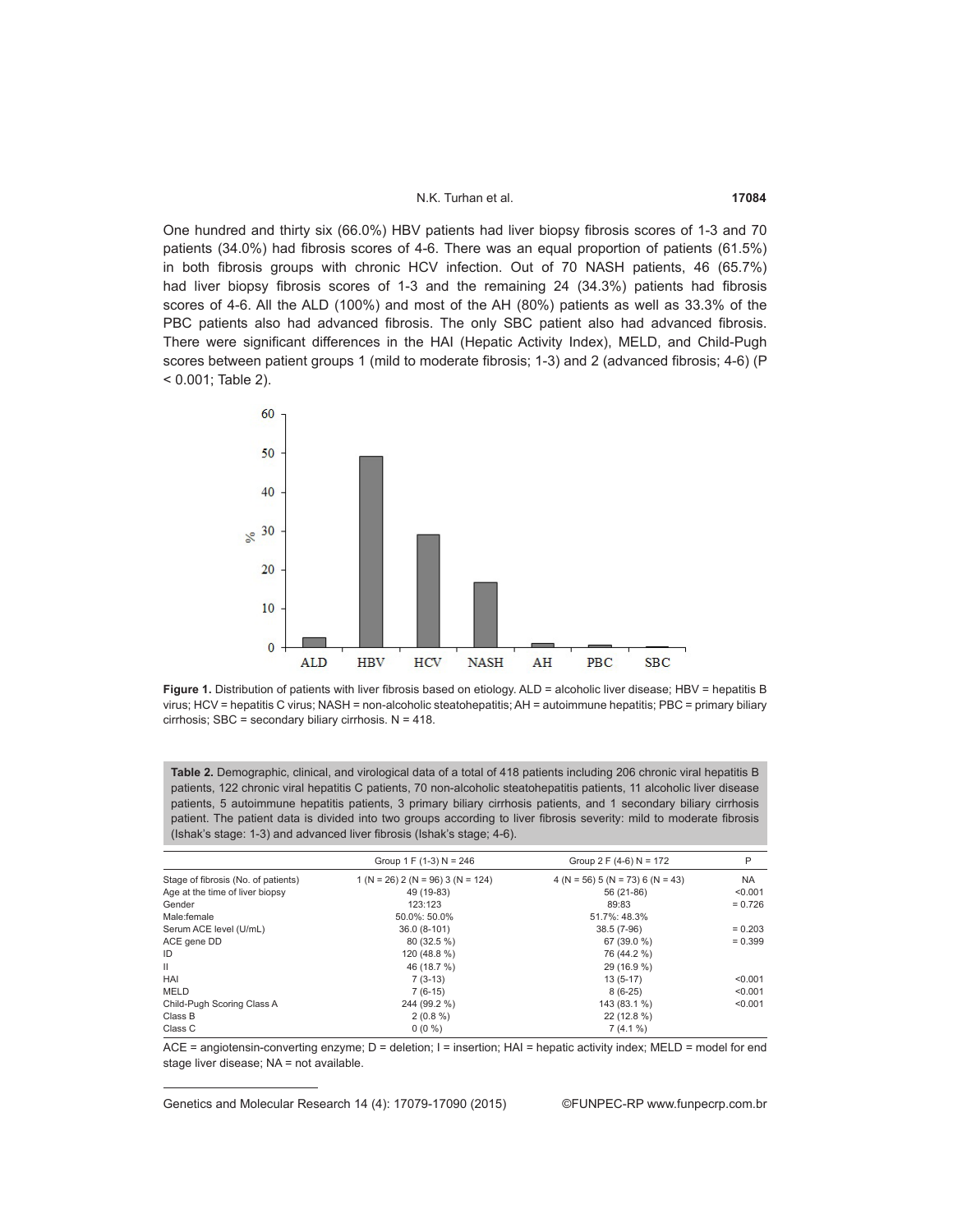Patient age between the two fibrosis groups also differed significantly: patients with advanced fibrosis were older than those with mild to moderate fibrosis (P < 0.001: Table 2 and Figure 2).



**Figure 2.** Patient age in the mild to moderate [Group 1 (F 1-3 according to Ishak's score)] and advanced [Group 2 (F 4-6 according to Ishak's score)] liver fibrosis groups. A significant difference (P < 0.001) in patient age was observed between the two groups.

# **ACE gene polymorphism**

The distributions of ACE gene I/D polymorphism in the two patient groups are shown in Table 2 and Figure 3. No significant correlation was observed between the polymorphic genotypes of ACE and the degree of fibrosis; however, ACE gene I/D polymorphism was found to be higher than II and DD polymorphisms in the HBV patients in both fibrosis groups (49.3% in the mild to moderate fibrosis group and 50.0% in the advanced fibrosis group). In HCV and NASH patients, ACE gene I/D polymorphism was shown to be higher than II and DD polymorphisms only in the mild to moderate fibrosis group (49.2 and 45.7%, respectively). The ACE gene alleles did not differ significantly between the two groups  $(P = 0.399;$  Table 2).



**Figure 3.** Distribution of ACE gene I/D polymorphism among the two fibrosis groups [Group 1 (F 1-3 according to Ishak's score), Group 2 (F 4-6 according to Ishak's score)]. No significant association between ACE gene I/D polymorphism and fibrosis severity was observed (P = 0.203).

Genetics and Molecular Research 14 (4): 17079-17090 (2015) ©FUNPEC-RP www.funpecrp.com.br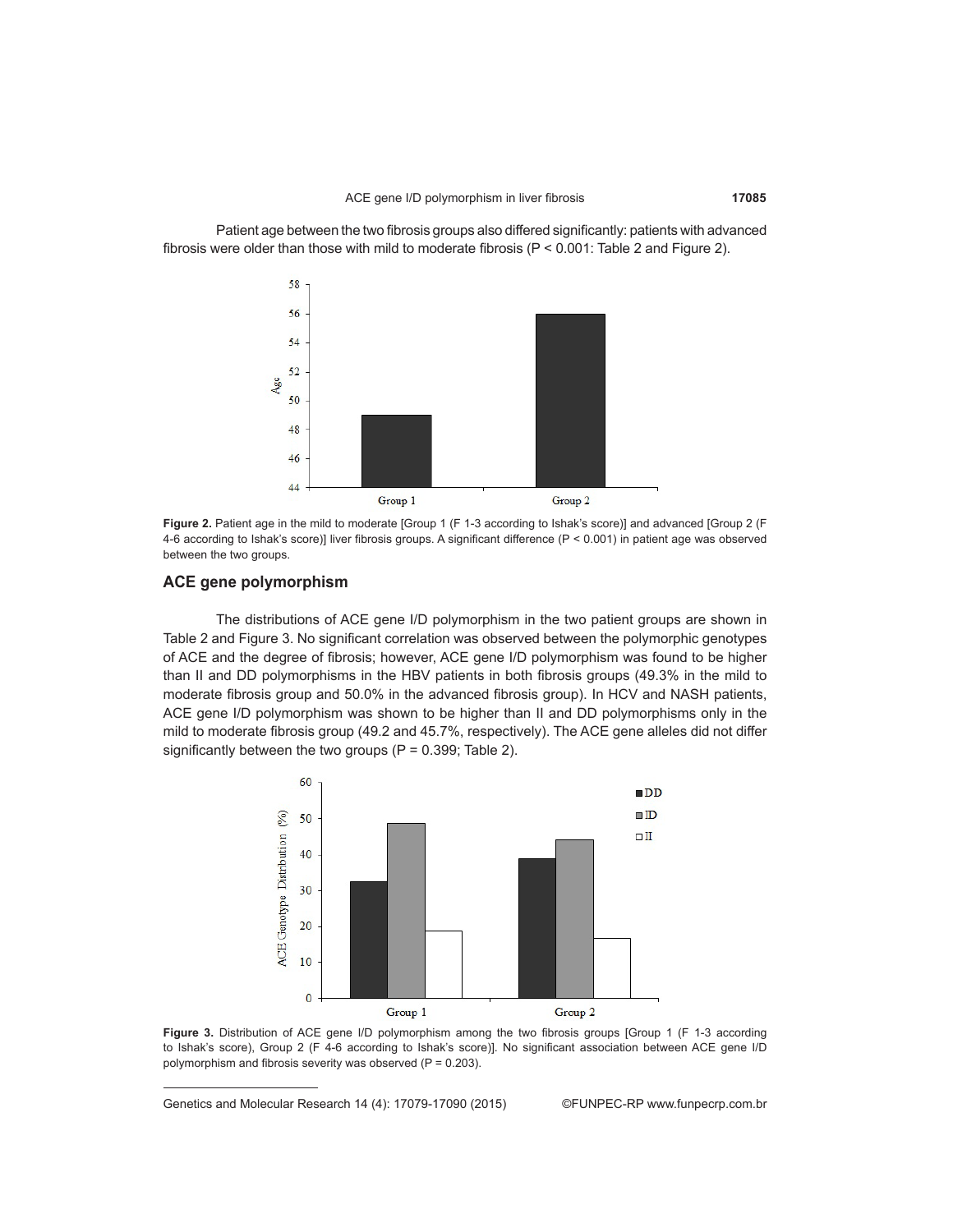# **Serum ACE levels**

The median (min-max) serum angiotensin-converting enzyme levels in the two patient groups are shown in Table 2. No significant correlation was observed between serum ACE levels and the degree of fibrosis ( $P = 0.203$ ); however, there was a significant correlation between serum ACE levels and ACE gene alleles (P < 0.001; Figure 4): serum ACE levels of patients with D alleles were higher than those of patients with I alleles (44 [min 7-max 101] versus 29 [min 7-max 96]).





# **DISCUSSION**

A relationship between ACE gene expression and liver fibrosis has previously been demonstrated in experimental studies (Jonsson et al., 2001; Shahid et al., 2013). Indeed, ACE inhibitors or angiotensin receptor blockers have been shown to retard the progression of liver fibrosis (Jonsson et al., 2001; Terui et al., 2002; Kurikawa et al., 2003), suggesting that ACE gene expression may be an important marker for liver fibrosis severity. In the present study on 418 patients from western Black Sea region of Turkey, however, ACE gene I/D polymorphism and ACE gene alleles were not found to be associated with liver fibrosis severity. The ACE gene DD genotype is thought to be associated with an increased risk of rheumatic heart disease in the Saudi population (Al-Harbi et al., 2015), with nitric oxide metabolite levels and systolic blood pressure in clinically healthy Mexican men (no effect in women) (Avila-Vanzzini et al., 2015), with high altitude pulmonary edema in an Indian population (Bhagi et al., 2015), with sepsis susceptibility in Chinese patients (Yang and Zhou, 2015), with periodontal disease susceptibility in a Korean population (Kang et al., 2015), and with cancer risk in Caucasians (Zhang et al., 2014). It has been suggested that ACE gene I/D polymorphism is a genetic risk factor for Alzheimer's disease in a Chinese population (Yuan et al., 2015), while there is reportedly no association between ACE I/D gene polymorphism and a number of conditions and associated risks including type 1 diabetic nephropathy (T1DN) susceptibility and the risk of

Genetics and Molecular Research 14 (4): 17079-17090 (2015) ©FUNPEC-RP www.funpecrp.com.br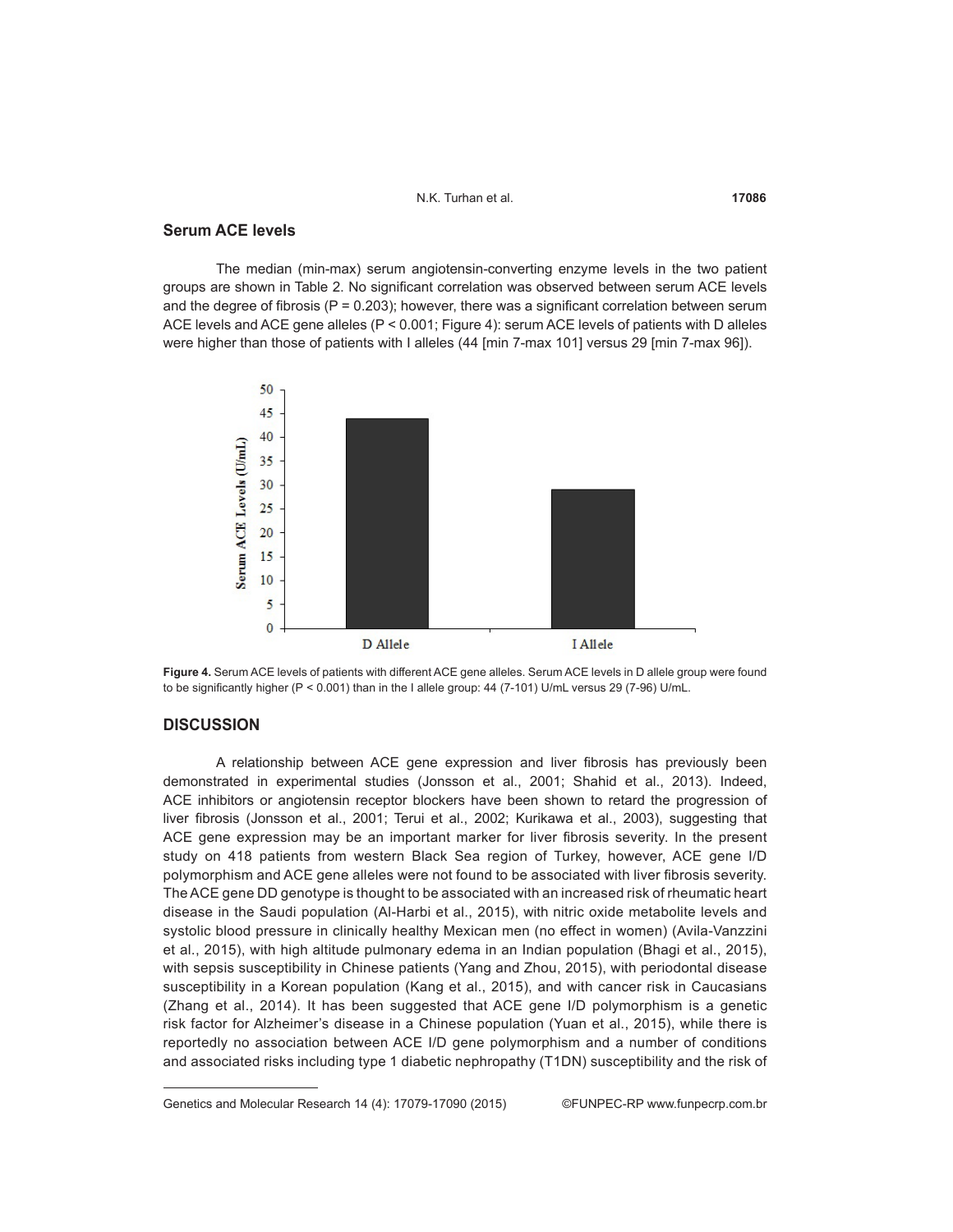patients with type 1 diabetes mellitus developing T1DN in a Caucasian population (Zhou et al., 2015), chronic obstructive pulmonary disease (Ayada et al., 2014) and retinal vein occlusion (Kutlutürk et al., 2014) in a Turkish population, as well as type 2 diabetic nephropathy (T2DN) susceptibility and the risk of patients with type 2 diabetes mellitus developing T2DN in Caucasian populations (Liu et al., 2014). In a meta-analysis by Song and Lee (2014), no association was observed between ACE gene I/D polymorphism and the susceptibility to systemic sclerosis in four European studies and one study each in Asian, African American, and Latin American populations comprising a total of 837 cases and 754 controls. Similarly conflicting results have also been observed in patients with hepatic diseases: although experimental studies have demonstrated an association between liver fibrosis and ACE gene I/D polymorphism (Jonsson et al., 2001; Shahid et al., 2013), some clinical studies showed no association between ACE gene I/D polymorphism and HCV, PBC, or NAFLD (Powell et al., 2000; Forrest et al., 2005; Oruç et al., 2008; Güçlü et al., 2010; Raslan et al., 2011). This discrepancy may result from the fact that the experimental studies made use of rat liver tissue, while the clinical study analyses were done on patients' sera. Other factors may also be masking the effect of ACE gene I/D polymorphism in blood samples of patients in clinical studies.

In this study, ACE gene I/D polymorphism was assessed in patients with hepatic fibrosis and no significant association between I/D gene polymorphism and the degree of liver fibrosis was observed. In both mild to moderate and advanced fibrosis patients, however, the frequency of ID genotypes were higher than the DD and II genotypes. In agreement with our findings, Forrest et al. (2005) investigated the relationship between the four RAS (Renin-Angiotensin System) gene polymorphisms including ACE I/D gene polymorphism and the liver fibrosis stage in HCV patients and no correlation between these four RAS gene polymorphisms and the development of fibrosis in chronic HCV infection was observed. Fabris et al. (2007) suggested a relationship between gender and ACE gene I/D polymorphism: in a study performed with 49 recurrent HCV patients that had undergone orthotopic liver transplantation, female recipients with the D allele were reported to have more severe fibrosis than male recipients with the D allele. Fabris et al. (2009) also reported that among women, ACE I/I homozygote patients had higher liver fibrosis scores than ACE D/D homozygote and ACE I/D heterozygote patients. In this study, no association was observed between gender and liver fibrosis.

In the study by Raslan et al. (2011), no significant association was observed between ACE gene (I/D) polymorphism and fibrosis stage; however, the DD genotype was more prevalent in HCV patients than in the control subjects. In a Chinese population, Yuan et al. (2013) demonstrated the ACE gene D allele frequency in patients with HCC to be lower than in healthy controls. Zha et al. (2014) also conducted a study on HCC patients, and contrary to the findings reported by Yuan et al. (2013), found D allele frequencies to be higher in HCC patients than in the control subjects.

In a recent study, NAFLD patients treated with RAS blockers were reported to have less advanced hepatic fibrosis (Goh et al., 2015). In the present study, the allele frequencies among patients with mild to moderate fibrosis (N = 246, F:1-3 according to Ishak's score) were DD: 32.5%, ID: 48.8%, and II: 18.7%; while in the advanced fibrosis group (N = 172, F:4-6 according to Ishak's score) the frequencies were DD: 39.0%, ID: 44.2%, and II: 16.9%.

It has been demonstrated that serum ACE levels are higher in chronic liver disease, indicating that ACE activity may be an important marker of liver disease severity (Schweisfurth and Wernze, 1979; Sakata et al., 1991); however, Forrest et al. (2005) found no correlation between increased serum ACE activity and ACE genotype in HCV patients. In this study, no significant

Genetics and Molecular Research 14 (4): 17079-17090 (2015) ©FUNPEC-RP www.funpecrp.com.br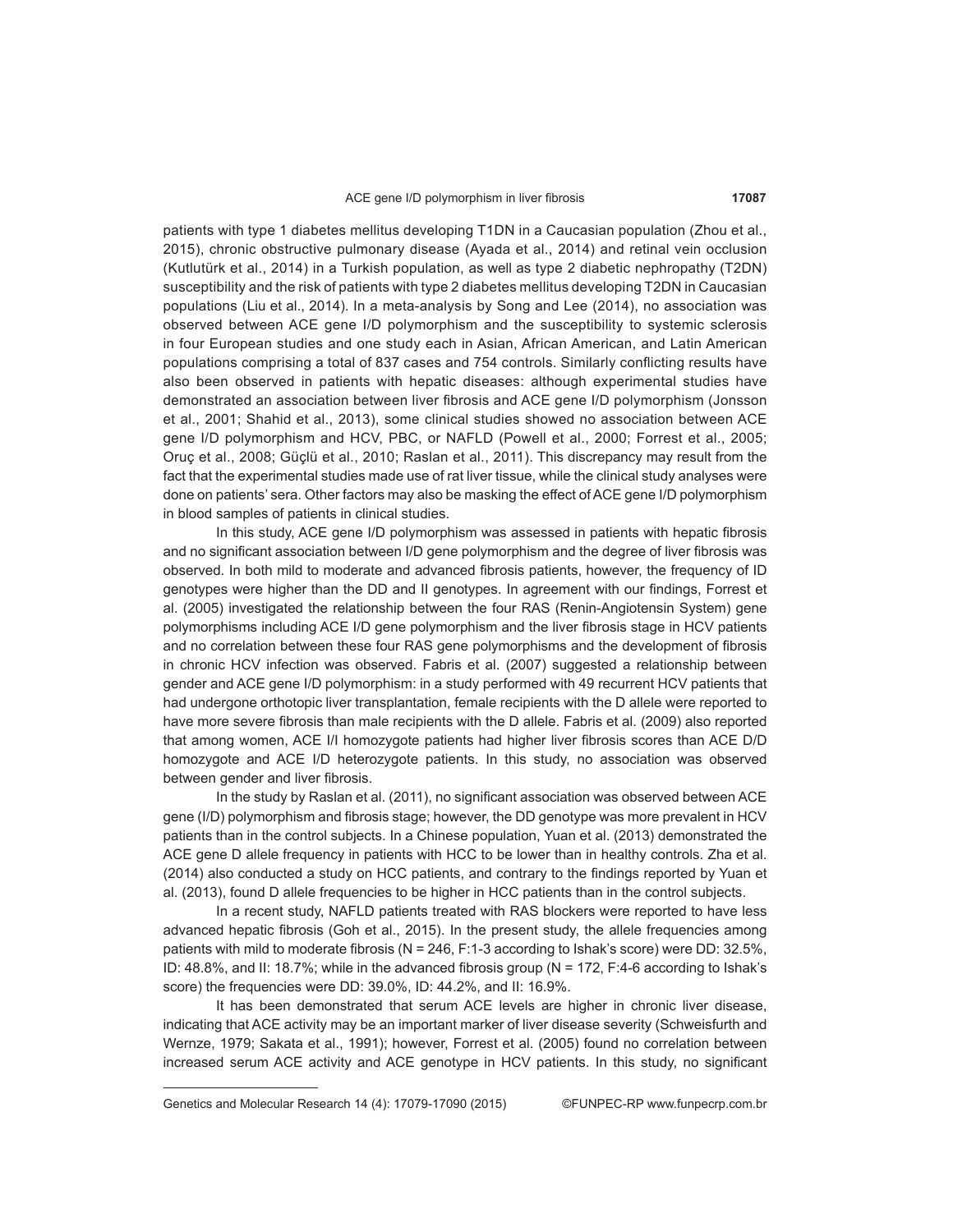correlation was observed between serum ACE levels and liver fibrosis stage of patients; however, there was a significant difference between the serum ACE levels of patients with different ACE gene alleles (P < 0.001): serum ACE levels of patients with D alleles were higher than those in patients with I alleles [(44 (min 7-max 101) versus 29 (min 7-max 96)]. Mackawy et al. (2012) also reported an association between serum ACE levels and ACE gene alleles and furthermore reported serum ACE levels to be higher in HCV patients with DD alleles than in those with ID and II alleles. Purnak et al. (2012) identified a relationship between serum ACE levels and liver fibrosis stage in patients with HBV infection and found serum ACE levels of patients to be significantly elevated compared with those in healthy controls. In the present study, no significant difference was observed between serum ACE levels among the fibrosis groups; however, HAI, MELD, and Child-Pugh scores differed significantly (P < 0.001) between the two groups. The previously reported enhancement in serum ACE levels may relate to liver reserve capacity rather than ACE gene I/D polymorphism.

Apart from the genetic factors, age at the time of liver biopsy also differed significantly between the mild to moderate and advanced fibrosis groups in our study, an observation previously also reported for HCV patients (Forrest et al., 2005). One of the strengths of this study is that it was designed to assess the possible effects of ACE gene I/D polymorphism in a large group of hepatic patients with a variety of diseases (HBV, HCV, NASH, ALD, AH, PBC, and SBC). ACE gene I/D polymorphism and serum ACE levels were analyzed in 418 samples from patients with hepatic diseases and with different stages of liver fibrosis with different etiologies. A potential limitation of the study, on the other hand, may be the fact that the different hepatic disease groups did not consist of equal numbers of patients. In summary, no significant association between ACE gene (I/D) polymorphism and hepatic fibrosis was observed in this study, indicating that ACE gene (I/D) polymorphism cannot be considered a marker of liver fibrosis severity and/or that assessing ACE gene (I/D) polymorphism is not an alternative to liver biopsy. Future research into this field should include large-scale studies comparing different races as well as environmental factors such as alcohol and tobacco consumption to more accurately define the effects of ACE I/D polymorphism on hepatic fibrosis.

#### **Conflicts of interest**

The authors declare no conflict of interest.

## **REFERENCES**

- Al-Harbi KM, Almuzaini IS, Morsy MM, Abdelaziz NA, et al. (2015). Angiotensin-converting enzyme gene insertion/deletion polymorphism in Saudi patients with rheumatic heart disease. *Saudi Med. J.* 36: 176-180.
- Avila-Vanzzini N, Posadas-Romero C, Gonzalez-Salazar MD, Maass-Iturbide C, et al. (2015). The ACE I/D polymorphism is associated with nitric oxide metabolite and blood pressure levels in healthy Mexican men. *Arch. Cardiol. Mex.* 85: 105-110.
- Ayada C, Toru U, Genç O, Yerlikaya A, et al. (2014). Evaluation of whether the ACE gene I/D polymorphism constitutes a risk factor for chronic obstructive pulmonary disease in the Turkish population. *Genet. Mol. Res.* 13: 10427-10433.
- Bhagi S, Srivastava S, Tomar A, Bala Singh S, et al. (2015). Positive association of D allele of ACE gene with high altitude pulmonary edema in Indian population. *Wilderness Environ. Med.* 26: 124-132.
- Brunt EM, Janney CG, Di Bisceglie AM, Neuschwander-Tetri BA, et al. (1999). Nonalcoholic steatohepatitis: a proposal for grading and staging the histological lesions. *Am. J. Gastroenterol.* 94: 2467-2474.
- Child CG and Turcotte JG (1964). Surgery and portal hypertension. *Major Probl. Clin. Surg*. 1: 1-85.
- Cushman DW and Cheung HS (1971). Spectrophotometric assay and properties of the angiotensin-converting enzyme of rabbit lung. *Biochem. Pharmacol.* 20: 1637-1648.

Fabris C, Toniutto P, Bitetto D, Minisini R, et al. (2007). Sex-related influence of angiotensin-converting enzyme polymorphisms

Genetics and Molecular Research 14 (4): 17079-17090 (2015) ©FUNPEC-RP www.funpecrp.com.br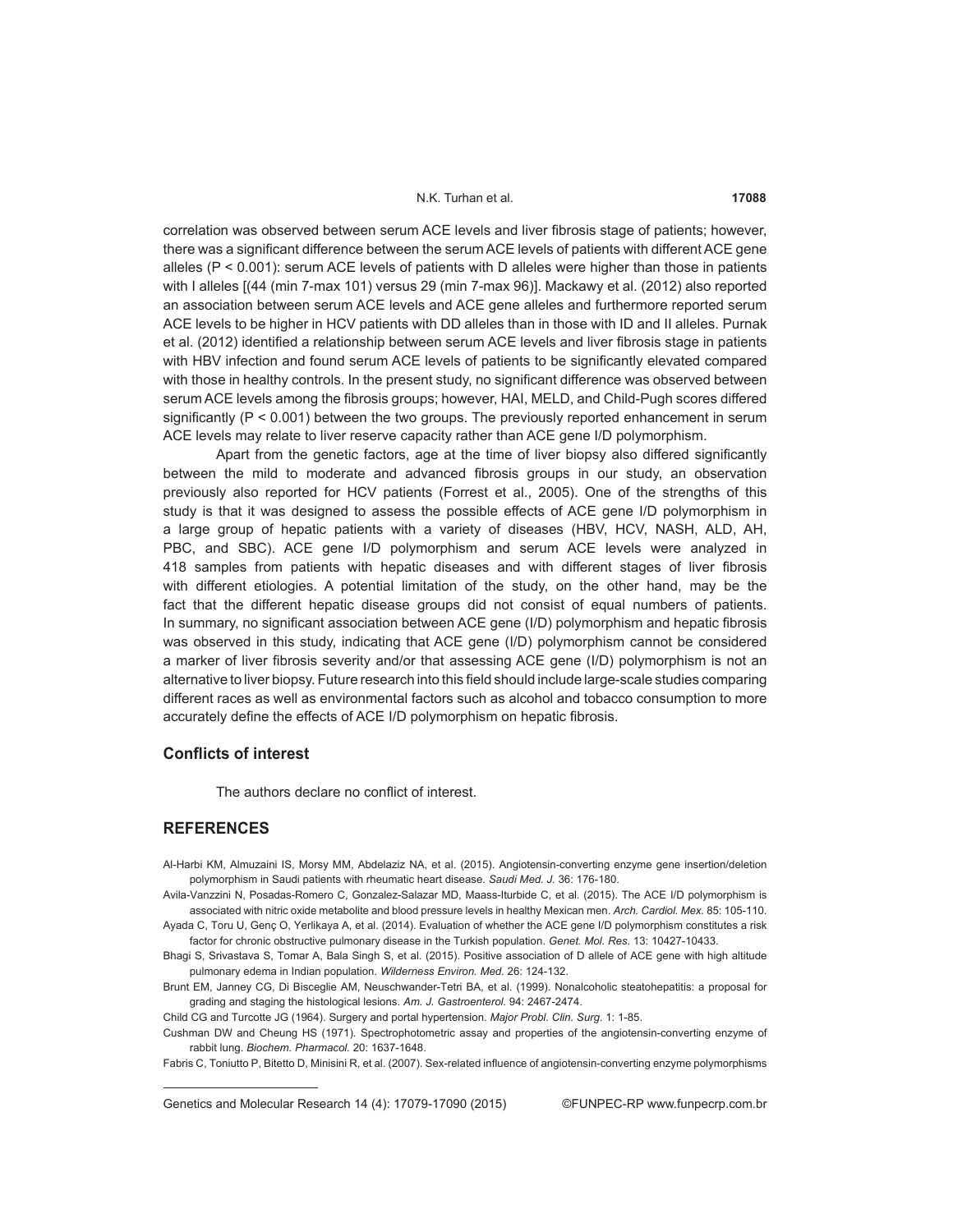on fibrosis progression due to recurrent hepatitis C after liver transplantation. *J. Gastroenterol*. 42: 543-549.

- Fabris C, Smirne C, Fangazio S, Toniutto P, et al. (2009). Influence of angiotensin-converting enzyme I/D gene polymorphism on clinical and histological correlates of chronic hepatitis C. *Hepatol. Res.* 39: 795-804.
- Forrest EH, Thorburn D, Spence E, Oien KA, et al. (2005). Polymorphisms of the renin-angiotensin system and the severity of fibrosis in chronic hepatitis C virus infection. *J. Viral. Hepat.* 12: 519-524.
- Goh GB, Pagadala MR, Dasarathy J, Unalp-Arida A, et al. (2015). Renin-angiotensin system and fibrosis in non-alcoholic fatty liver disease. *Liver Int.* 35: 979-985.
- Güçlü M, Yakar T and Serin E (2010). Angiotensin converting enzyme gene (I/D) polymorphism and nonalcoholic fatty liver disease. *Eur. J. Gen. Med*. 7: 136-142.
- Ishak K, Baptista A, Bianchi L, Callea F, et al. (1995). Histological grading and staging of chronic hepatitis. *J. Hepatol.* 22: 696-699.
- Jonsson JR, Clouston AD, Ando Y, Kelemen LI, et al. (2001). Angiotensin-converting enzyme inhibition attenuates the progression of rat hepatic fibrosis. *Gastroenterology* 121: 148-155.

Kamath PS and Kim WR (2007). The model for end-stage liver disease (MELD). *Hepatology* 45: 797-805.

- Kang SW, Han SY, Lim SB, Cho KB, et al. (2015). ACE insertion/deletion polymorphism is associated with periodontal disease in Korean population. *Arch. Oral Biol.* 60: 496-500.
- Kurikawa N, Suga M, Kuroda S, Yamada K, et al. (2003). An angiotensin II type 1 receptor antagonist, olmesartan medoxomil, improves experimental liver fibrosis by suppression of proliferation and collagen synthesis in activated hepatic stellate cells. *Br. J. Pharmacol.* 139: 1085-1094.
- Kutlutürk I, Karagöz A, Bezgin T, Oduncu V, et al. (2014). Relationship between angiotensin I-converting enzyme insertion/ deletion gene polymorphism and retinal vein occlusion. *Thromb. J.* 12: 17.
- Li YS, Ni SY, Meng Y, Shi XL, et al. (2013). Angiotensin II facilitates fibrogenic effect of TGF-β1 through enhancing the downregulation of BAMBI caused by LPS: a new pro-fibrotic mechanism of angiotensin II. *PLoS One.* 8: e76289.
- Lieberman J (1975). Elevation of serum angiotensin-converting-enzyme (ACE) level in sarcoidosis. *Am. J. Med.* 59: 365-372. Liu G, Zhou TB, Jiang Z and Zheng D (2014). Association of ACE I/D gene polymorphism with T2DN susceptibility and the risk of T2DM developing into T2DN in a Caucasian population. *J. Renin. Angiotensin Aldosterone Syst.* 16: 165-171.
- Mackawy AMH, Badawy MEH and Megahed OAEY (2012). Angiotensin converting enzyme (ACE D/I) polymorphism and its relation to liver fibrosis progression in Egyptian patients with chronic hepatitis C virus infection. *Egyp. J. Med. Hum. Gen.* 13: 291-299.
- Oruç N, Lamb J, Whitcomb DC and Sass DA (2008). The ACE gene I/D polymorphism does not affect the susceptibility to or prognosis of PBC. *Turk. J. Gastroenterol.* 19: 250-253.
- Powell EE, Edwards-Smith CJ, Hay JL, Clouston AD, et al. (2000). Host genetic factors influence disease progression in chronic hepatitis C. *Hepatology*. 31: 828-833.
- Pugh RN, Murray-Lyon IM, Dawson JL, Pietroni MC, et al. (1973). Transection of the oesophagus for bleeding oesophageal varices. *Br. J. Surg.* 60: 646-649.
- Purnak T, Beyazit Y, Oztas E, Yesil Y, et al. (2012). Serum angiotensin-converting enzyme level as a marker of fibrosis in patients with chronic hepatitis B. *J. Renin Angiotensin Aldosterone Syst.* 13: 244-249.
- Raslan HM, Amr KS, Elhosary YA, Ezzat WM, et al. (2011). Possible role of angiotensin-converting enzyme polymorphism on progression of hepatic fibrosis in chronic hepatitis C virus infection. *Trans. R. Soc. Trop. Med. Hyg.* 105: 396-400.
- Rigat B, Hubert C, Alhenc-Gelas F, Cambien F, et al. (1990). An insertion/deletion polymorphism in the angiotensin I-converting enzyme gene accounting for half the variance of serum enzyme levels. *J. Clin. Invest.* 86: 1343-1346.
- Rigat B, Hubert C, Corvol P and Soubrier F (1992). PCR detection of the insertion/deletion polymorphism of the human angiotensin converting enzyme gene (DCP1) (dipeptidyl carboxypeptidase 1). *Nucleic Acids Res*. 20: 1433.
- Sakata T, Takenaga N, Endoh T, Wada O, et al. (1991). Diagnostic significance of serum angiotensin-converting enzyme activity in biochemical tests with special reference of chronic liver diseases. *Jpn. J. Med.* 30: 402-407.
- Schweisfurth H and Wernze H (1979). Changes of serum angiotensin 1 converting enzyme in patients with viral hepatitis and cirrhosis. *Acta Hepatogastroenterol.* 26: 207-210.
- Shahid SM, Fatima SN, Mahboob T (2013). Angiotensin converting enzyme (ACE) gene expression in experimentally induced liver cirrhosis in rats. *Pak. J. Pharm. Sci.* 26: 853-857.
- Song GG and Lee YH (2014). Angiotensin-converting enzyme insertion/deletion polymorphism and susceptibility to systemic sclerosis: a meta-analysis. *Genet. Mol. Res.* 13: 8174-8183.
- Terui Y, Saito T, Watanabe H, Togashi H, et al. (2002). Effect of angiotensin receptor antagonist on liver fibrosis in early stages of chronic hepatitis C. *Hepatology* 36: 1022.

Yang CH and Zhou TB (2015). Association of the ACE I/D gene polymorphism with sepsis susceptibility and sepsis progression. *J. Renin. Angiotensin Aldosterone Syst.* Feb 3. [Epub Ahead of Print].

Genetics and Molecular Research 14 (4): 17079-17090 (2015) ©FUNPEC-RP www.funpecrp.com.br